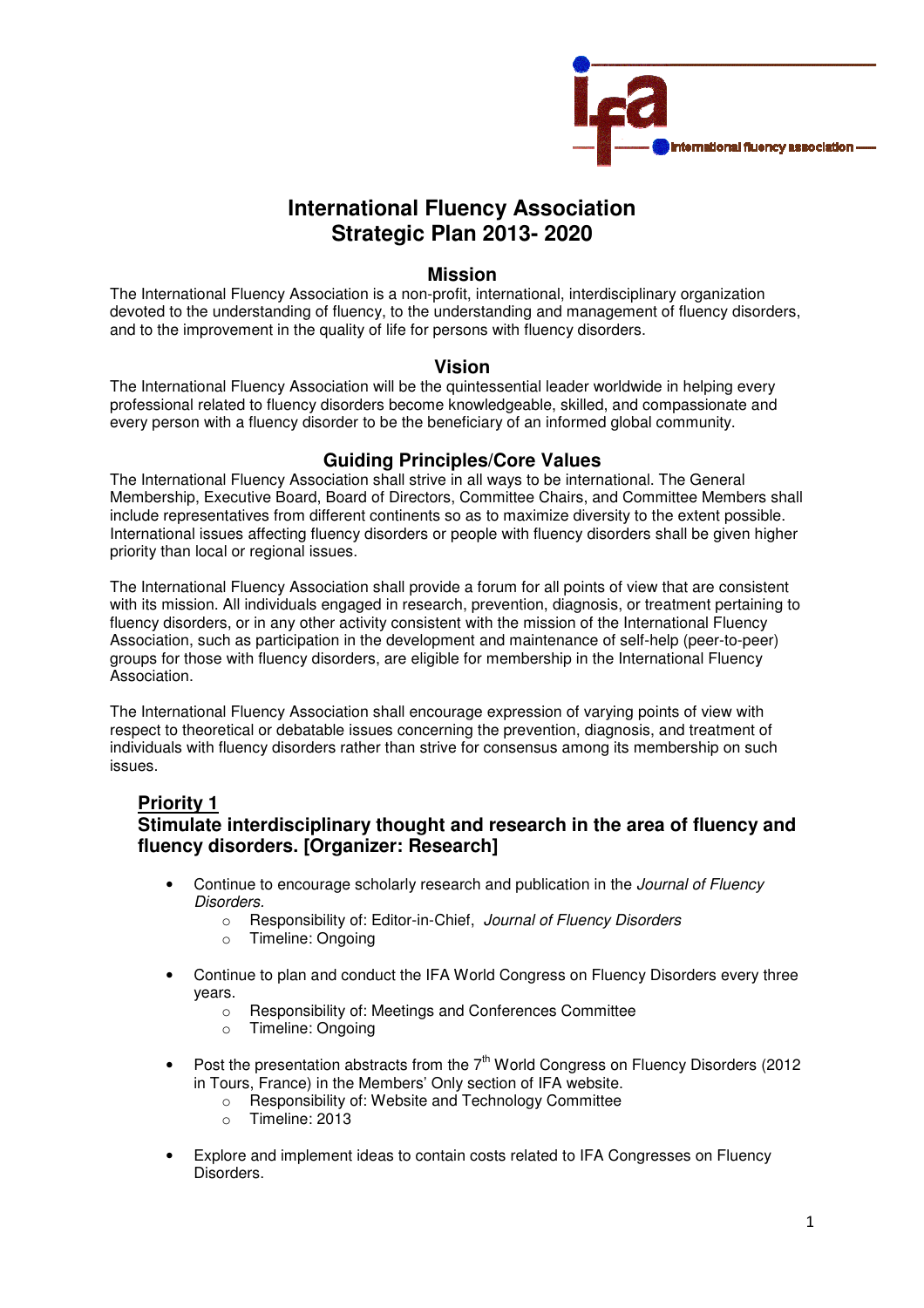- o Responsibility of: Meetings and Conferences Committee
- o Timeline: 2013 and ongoing
- Consider revised manuscript formats for the Journal of Fluency Disorders, introduce reviewer training, and design a new point system to heighten consistency of reviewer evaluations.
	- o Responsibility of: Editor-in-Chief, Journal of Fluency Disorders
	- o Timeline: 2014
- Encourage scholarly research and submission of quality manuscripts for publication in the Journal of Fluency Disorders from diverse, international locations that have been underrepresented or unrepresented.
	- o Responsibility of: Editor-in-Chief, Journal of Fluency Disorders
	- o Timeline: 2014 and ongoing
- Use social media and the IFA website to provide instruction for professionals and people with fluency disorders in developing and underserved countries.
	- o Responsibility of: Instruction and Training Committee
	- o Timeline: 2015 and ongoing
- Initiate collaborative research projects involving a greater number of IFA members.
	- o Responsibility of: Research and Publications Committee
	- o Timeline: 2015 and ongoing
- Prepare a stronger research-based IFA World Congress on Fluency Disorders.
	- Responsibility of: Meetings and Conferences Committee
	- o Timeline: 2015, 2018
- Organize a collaborative World Congress on Fluency Disorders with other associations concerning fluency disorders (International Fluency Association, International Cluttering Association, and International Stuttering Association).
	- o Responsibility of: Meetings and Conferences Committee
	- o Timeline: 2015, 2018
- Create an edited proceedings of the IFA World Congress on Fluency Disorders.
	- o Responsibility of: Meetings and Conferences Committee
	- o Timeline: 2015, 2018
- Stream and/or videotape selected portions of the IFA World Congress on Fluency Disorders for dissemination in developing and underserved countries.
	- o Responsibility of: Meetings and Conferences Committee
	- o Timeline: 2015, 2018
- Create opportunities for more interaction between the Editor-in-Chief of the *Journal of* Fluency Disorders and the IFA membership.
	- o Responsibility of: Editor-in-Chief, Journal of Fluency Disorders
	- o Timeline: 2015 and ongoing
- Create and maintain an internet-based chat site for exchange of clinical and research experiences from people in different countries.
	- o Responsibility of: Website and Technology Committee
	- o Timeline: 2015 and ongoing
- Encourage emerging research and application of research findings to clinical practice.
	- o Responsibility of: Research and Publications Committee
	- o Timeline: 2016 and ongoing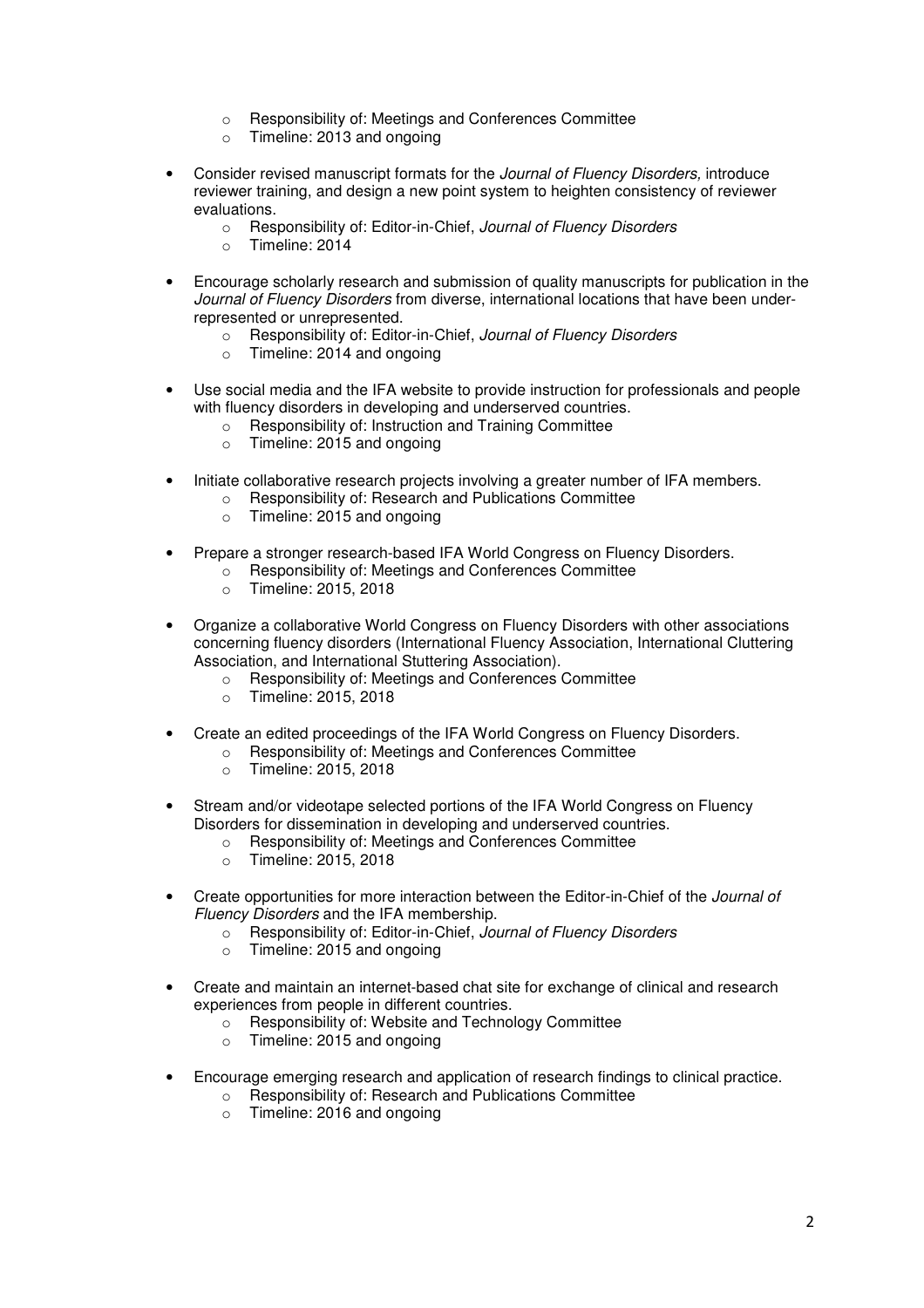## **Priority 2**

**Encourage and facilitate the development of interdisciplinary approaches to the prevention and management of fluency disorders. [Organizer: Intervention]** 

- Continue to coordinate Continuing Education Unit (CEU) opportunities for those with Full Membership in IFA.
	- o Responsibility of: Instruction and Training Committee
	- o Timeline: Ongoing
- Identify a group of experts in the field of fluency and fluency disorders who are willing to provide training at minimal or no charge for developing and underserved countries via the internet, in person, or other venues.
	- o Responsibility of: Instruction and Training Committee
	- o Timeline: 2013 and ongoing
- Conduct yearly online conferences focusing on a specialized aspect of fluency, fluency disorders, or intervention for people with fluency disorders.
	- o Responsibility of: Instruction and Training Committee
	- o Timeline: 2014 and ongoing
- Create one-on-one mentoring relationships between novice and seasoned clinicians/fluency specialists.
	- o Responsibility of: Instruction and Training Committee
	- o Timeline: 2015 and ongoing
- Encourage psychological training and counselling skills to be part of professional preparation of speech-language pathologists.
	- o Responsibility of: Self Help and Consumer Affairs Committee
	- $\circ$  Timeline: 2015 and ongoing
- Create mentorship, training, and other instructional opportunities within the professional and consumer communities, particularly in underserved and developing countries, using online presentations, webinars, and other venues on the forefront of technology.
	- o Responsibility of: Instruction and Training Committee
	- o Timeline: 2016 and ongoing
- Promote interaction and forums to exchange clinical experiences, assessment and treatment procedures, and models of intervention.
	- o Responsibility of: Website and Technology Committee
	- o Timeline: 2016 and ongoing
- Create research groups composed of IFA members and affiliates associated with public and private institutions to report group data resulting from specific forms of intervention reflecting progress of clients with fluency disorders.
	- o Responsibility of: Research and Publications Committee
	- o Timeline: 2016 and ongoing
- Respond to consumer-initiated inquiry about validity claims made by proponents of specific interventions by publishing a report in the *Journal of Fluency Disorders*.
	- o Responsibility of: Self Help and Consumer Affairs Committee (after review and approval by IFA's Board of Directors)
	- o Timeline: 2017

### **Priority 3**

**Facilitate communication among researchers, speech scientists, fluency specialists, and clinicians from all disciplines and people with fluency disorders. [Organizer: Communication]**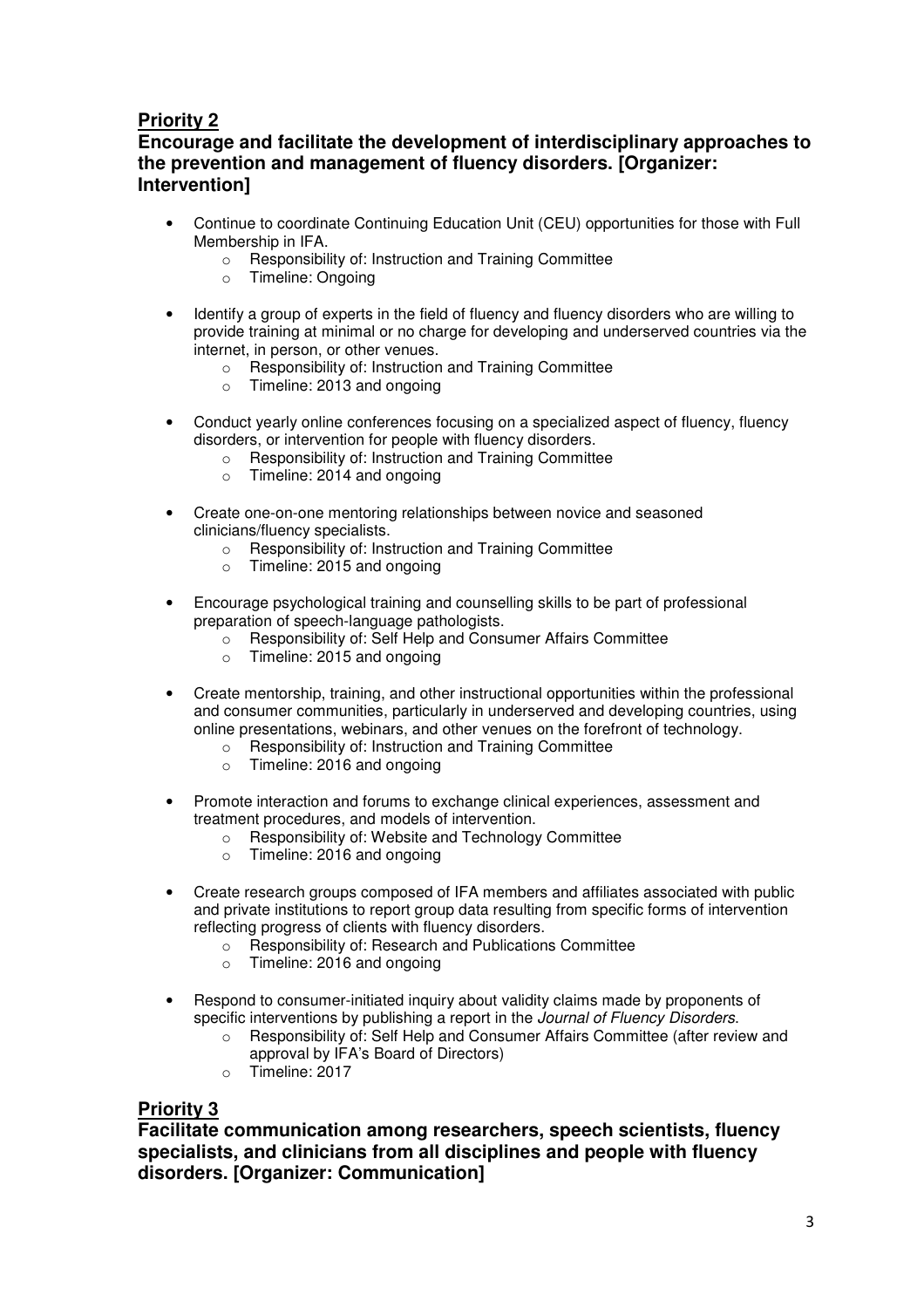- Publish an electronic newsletter twice yearly to include short articles, communications, viewpoints, and updates from members around the world that are not included in the Journal of Fluency Disorders and distribute to the membership and post on the IFA website.
	- o Responsibility of: Research and Publications Committee
	- o Timeline: 2013 and ongoing
- Engage more IFA members from diverse locations in service of the organization through participation on Standing Committees.
	- o Responsibility of: President, Executive Board, and Board of Directors
	- o Timeline: 2013 and ongoing
- Develop a plan to identify diverse, international candidates for awards and recognitions and implement the plan.
	- o Responsibility of: Nominations, Elections, and Awards Committee
	- o Timeline: 2013 and ongoing
- Maintain an updated website that is interactive, modern, and easy to navigate including links to information and organizations affiliated with IFA.
	- o Responsibility of: Website and Technology Committee
	- o Timeline: 2013 and ongoing
- Create a forum to discuss and distribute cutting edge information related to fluency disorders.
	- o Responsibility of: Instruction and Training Committee
	- o Timeline: 2014 and ongoing
- Inform the members about activities related to fluency and fluency disorders worldwide.
	- o Responsibility of: Professional Liaisons Committee
		- $\circ$  Timeline: 2014 and ongoing
- Explore and utilize new technologies to disseminate information relevant to the IFA mission.
	- o Responsibility of: Website and Technology Committee
	- o Timeline: 2014 and ongoing
- Advertise the International Fluency Association through state, national, and international organizations.
	- o Responsibility of: Membership Committee
	- o Timeline: 2014 and ongoing
- Create and maintain a directory of the IFA General Membership (with prior permission of individual members) to be located in the Members' Only section of IFA's website.
	- o Responsibility of: Membership Committee
	- o Timeline: 2014 and ongoing
- Review and revise as appropriate the mission and priorities of IFA to ensure and articulate the uniqueness and distinction of IFA as an international organization and its relevance to the profession of Communication Sciences and Disorders.
	- o Responsibility of: President Elect with an Ad Hoc committee
	- o Timeline: 2015
- Use technologies to provide educational opportunities other than that provided through the Journal of Fluency Disorders and the World Congresses on Fluency Disorders.
	- o Responsibility of: Instruction and Training Committee
	- o Timeline: 2015 and ongoing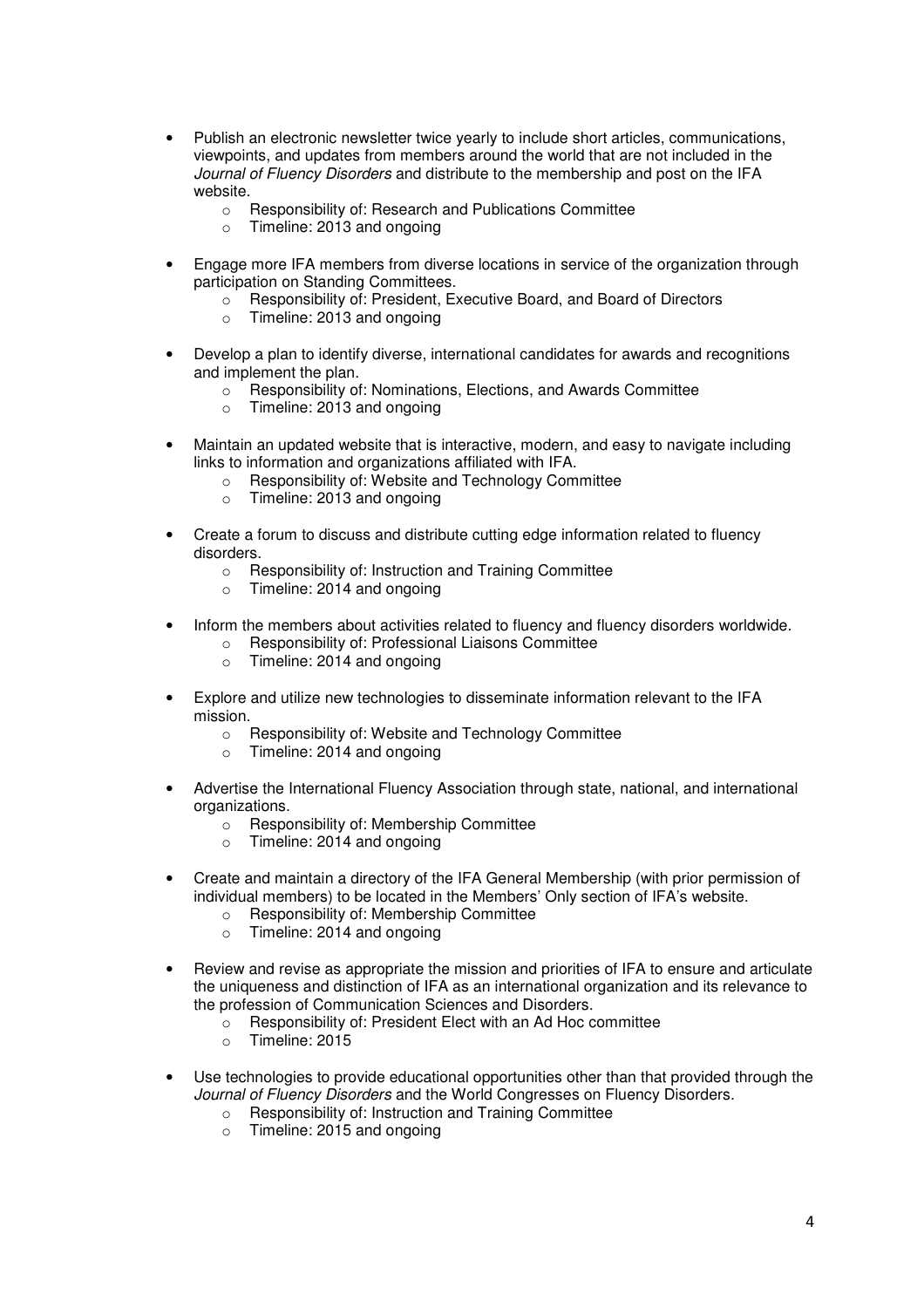- Create venues for professionals (researchers, speech scientists, and clinicians) and people with fluency disorders to dialogue, listen, consider alternative perspectives, and learn from each other beginning with IFA's World Congress on Fluency Disorders.
	- o Responsibility of: Meetings and Conferences Committee
	- o Timeline: 2015, 2018

## **Priority 4**

### **Encourage collaboration between self-help (i.e., peer-to-peer) groups for people with fluency disorders and the IFA. [Organizer: Self Help]**

- Include people who are not Speech-Language Pathologists on the Self Help and Consumer Affairs Committee.
	- o Responsibility of: Self Help and Consumer Affairs Committee
	- o Timeline: 2013 and ongoing
- Survey and gather feedback from self-help organizations worldwide regarding the priorities, needs, and experiences of people with fluency disorders and publish this information in IFA's Newsletter and website.
	- o Responsibility of: Self Help and Consumer Affairs Committee
	- o Timeline: 2014
- Build bridges between professionals in speech-language pathology (researchers, speech scientists, speech-language pathologists) and the consumer community (people with fluency disorders and self-help organizations).
	- o Responsibility of: Self Help and Consumer Affairs Committee
	- o Timeline: 2014 and ongoing
- Provide consumer feedback to the general IFA Membership by reporting views of consumer online chat forums and consumer self-help organizations worldwide.
	- o Responsibility of: Self Help and Consumer Affairs Committee
	- o Timeline: 2015 and ongoing

### **Priority 5**

**Represent and serve as an advocate for people with fluency disorders; professionals who serve them; professionals in training who serve them; and organizations and institutions dedicated to professional training, understanding fluency disorders, and meeting the needs of people with fluency disorders. [Organizer: Advocacy]** 

- Encourage members of IFA's Board of Directors to attend congresses and/or conferences of other associations regarding fluency disorders and to represent IFA at those events.
	- o Responsibility of: President, Executive Board, and Board of Directors
	- o Timeline: 2013 and ongoing
- Increase awareness of and respect toward diverse perspectives on assessment and treatment of fluency disorders by informing the IFA Membership of projects and developments worldwide.
	- o Responsibility of: Professional Liaisons Committee
	- o Timeline: 2014 and ongoing
- Provide quarterly updates highlighting activities of the International Stuttering Association (ISA) and affiliated self-help groups on IFA's website.
	- $\circ$  Responsibility of: Self Help and Consumer Affairs Committee
	- Timeline: 2014 and ongoing
- Review and revise the procedures for delivering scholarships for IFA's World Congresses on Fluency Disorders to people from underserved and developing countries with a priority for those who will share the information with professionals and consumers in their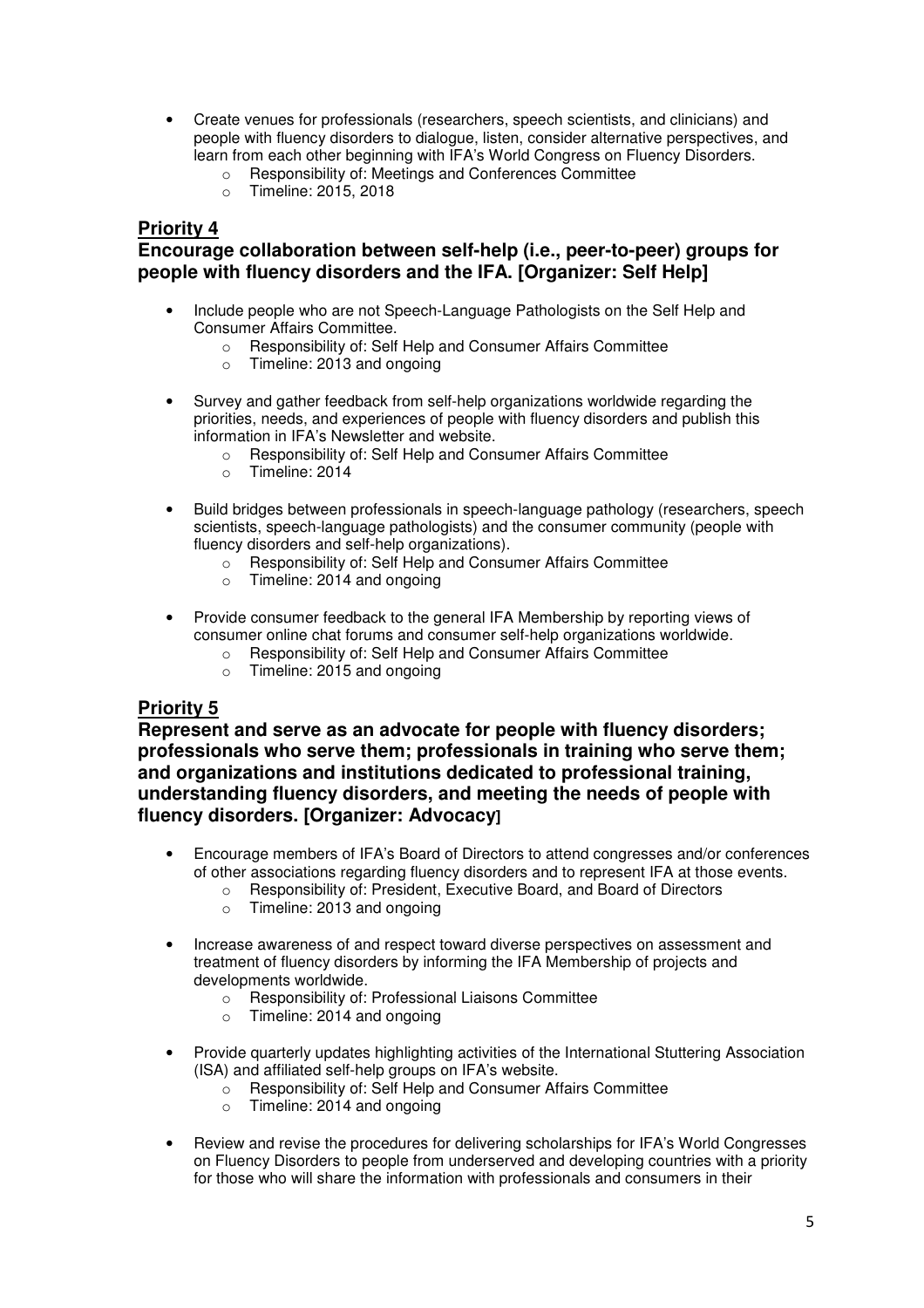locations and create a sustainable venue for implementing the knowledge gained in perpetuity.

- o Responsibility of: Meetings and Conferences Committee
- o Timeline: 2014
- Increase the degree of collaboration for the World Congress on Fluency Disorders by designing a cost sharing arrangement between ISA, ICA and IFA.
	- o Responsibility of: Meetings and Conferences Committee
	- o Timeline: 2018

#### **Priority 6**

### **Educate the general public about the nature and management of fluency disorders and the abilities and needs of people with fluency disorders. [Organizer: Public Relations]**

- Develop a public awareness statement to be posted on IFA's website that describes the nature of fluency disorders and the potential impact of intervention.
	- o Responsibility of: Member-at-Large and an Ad Hoc committee
	- o Timeline: 2014
- Write and disseminate an international press release to coincide with International Stuttering Awareness Day that provides information about the International Fluency Association, its mission and goals, and how the IFA benefits professionals and people with fluency disorders.
	- o Responsibility of: Secretary and an Ad Hoc committee
	- o Timeline: 2014 and ongoing
- Organize professionals to educate the general public in their local communities (e.g., civic organizations, faith-based groups, educational agencies, and others) about fluency disorders and the International Fluency Association.
	- o Responsibility of: Professional Liaisons Committee
	- o Timeline: 2015 and ongoing
- Provide general information about fluency disorders and available resources for the general public on the website.
	- o Responsibility of: Website and Technology Committee
	- o Timeline: 2015 and ongoing
- Build bridges between the International Fluency Association and related professional communities (e.g., Psychology, Psychiatry, Counselling, Social work, and the like).
	- o Responsibility of: Professional Liaisons Committee
	- o Timeline: 2016 and ongoing

#### **Priority 7**

## **Build an efficient, effective, and sustainable infrastructure for the International Fluency Association. [Organizer: Infrastructure]**

- Survey past, present, and potential members of the International Fluency Association to determine their experiences, needs, and interests and to review the focus of IFA's activities and direction.
	- o Responsibility of: President
	- o Timeline: 2013, 2019
- Develop a 7-Year Strategic Plan to ensure targeted direction and measurable progress of the International Fluency Association's growth and development.
	- o Responsibility of: President
	- o Timeline: 2013, 2020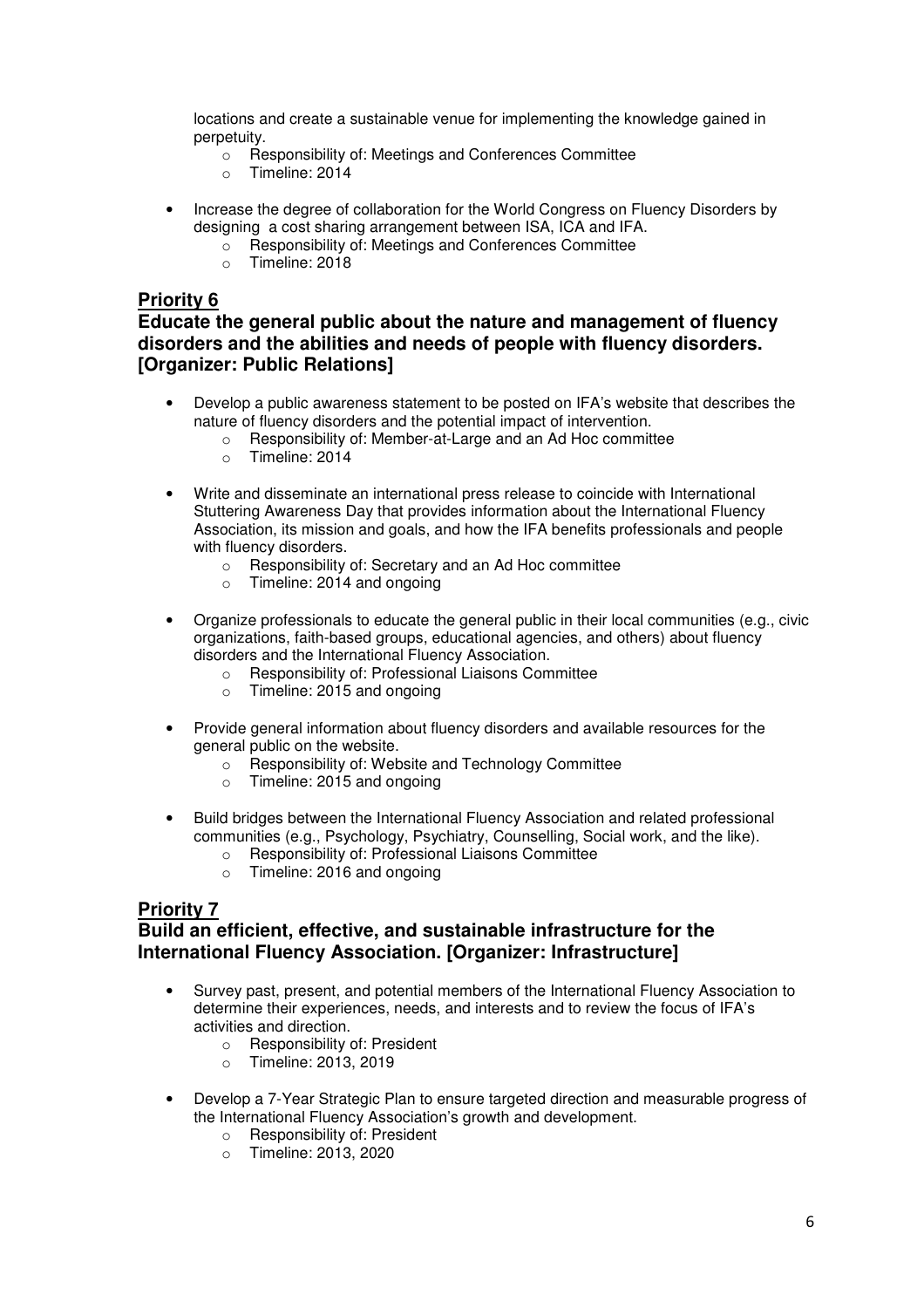- Review and revise as appropriate the International Fluency Association's Bylaws.
	- o Responsibility of: President
	- o Timeline: 2013
- Conduct annual meetings (electronically or face-to-face) of the Executive Board and the Board of Directors.
	- o Responsibility of: President
	- o Timeline: 2013 and ongoing
- Prepare a diverse slate of nominations for elected positions as specified by the International Fluency Association's Bylaws according to the stated timeline.
	- o Responsibility of: Nominations, Elections, and Awards Committee
	- o Timeline: 2013 and ongoing
- Maximize the diversity of the International Fluency Association's General Membership.
	- o Responsibility of: Membership Committee
	- o Timeline: 2013 and ongoing
- Maximize the diversity of the International Fluency Association's Executive Board.
	- o Responsibility of: Nominations, Elections, and Awards Committee
		- o Timeline: 2013 and ongoing
- Maximize the diversity of the Chairpersons and Members of the International Fluency Association's Standing Committees.
	- o Responsibility of: President and Executive Board
	- o Timeline: 2013 and ongoing
- Update the roster of the International Fluency Association's General Membership.
	- o Responsibility of: Membership Committee
	- o Timeline: 2013 and ongoing
- Review and revise as appropriate the categories of Membership in the International Fluency Association and streamline the registration and renewal processes.
	- o Responsibility of: Membership Committee
	- o Timeline: 2013 and ongoing
- Review and revise as appropriate the current dues structure for Full Membership and Affiliate Categories.
	- o Responsibility of: Membership Committee
	- o Timeline: 2013 and ongoing
- Create a hard copy and online brochure about the International Fluency Association, highlighting the diverse benefits accrued from Full Membership.
	- o Responsibility of: Membership Committee
	- o Timeline: 2013 and ongoing
- Explore and implement ideas to reduce costs of Full Membership in the International Fluency Association.
	- o Responsibility of: President, Executive Board, and Board of Directors
	- o Timeline: 2013 and ongoing
- Increase the number and type of benefits for Full Membership in the International Fluency Association and publicize these benefits accordingly.
	- o Responsibility of: President, Executive Board, and Board of Directors
	- o Timeline: 2013 and ongoing
- Document the history of the International Fluency Association since its inception and post the chronology with related archival documents on IFA's website.
	- o Responsibility of: Historian/Archivist
	- o Timeline: 2013 and ongoing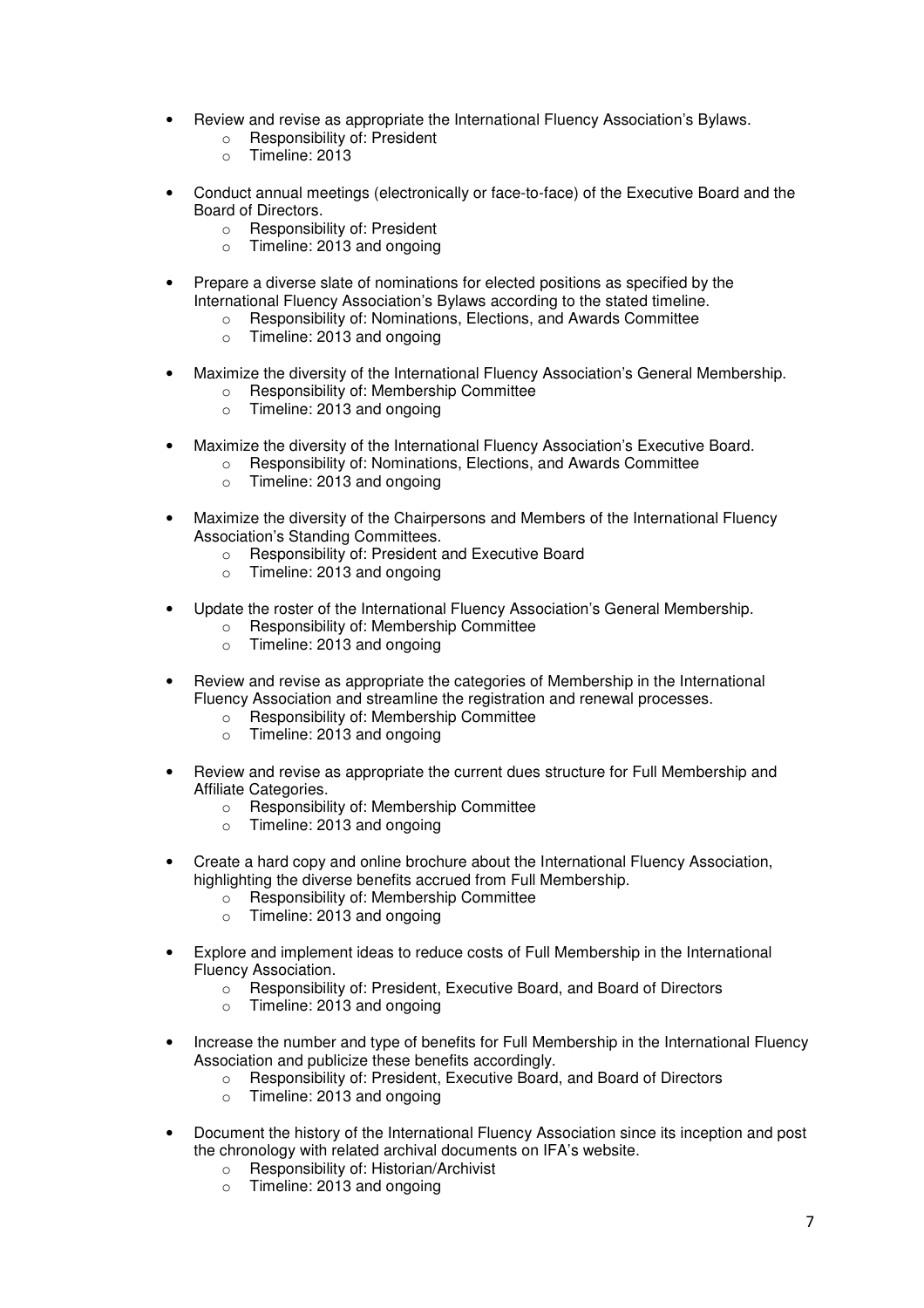- Complete a quarterly financial report and post to IFA's website for transparency.
	- o Responsibility of: Treasurer and Finance Committee
	- o Timeline: 2013 and ongoing
- Complete a quarterly progress report for each of IFA's Standing Committees for accountability and post to IFA's website for transparency.
	- o Responsibility of: President, Executive Board, and Board of Directors
	- o Timeline: 2013 and ongoing
- Submit a quarterly statement for publication in the *Journal of Fluency Disorders* (i.e., the IFA News/President's Column) to keep the General Membership abreast of recent and significant developments within the organization and to provide a venue for instructional purposes.
	- o Responsibility of: President, Instruction and Training Committee
	- o Timeline: 2013 and ongoing
- Conduct annual meetings of the IFA General Membership electronically or face-to-face at the IFA World Congress.
	- o Responsibility of: President
	- o Timeline: 2014 and ongoing
- Research and implement as appropriate a requirement for IFA's Treasurer to be bonded and/or insured.
	- o Responsibility of: President Elect, Finance Committee
	- o Timeline: 2014
- Develop guidelines for approving expenditure requests and for conducting an internal audit of the IFA's financial records.
	- o Responsibility of: Finance Committee
	- o Timeline: 2014
- Review the advantages and disadvantages of consolidating IFA's financial accounts for greater efficiency and take appropriate action.
	- o Responsibility of: Finance Committee
	- o Timeline: 2014
- Explore and implement as appropriate the possibility of multiyear memberships for individuals.
	- o Responsibility of: Membership Committee
	- o Timeline: 2014
- Review the International Fluency Association's Strategic Plan annually and report successes and challenges to the General Membership.
	- o Responsibility of: President, Executive Board, and Board of Directors
	- o Timeline: 2014 and ongoing
- Ensure that the diverse perspectives of IFA's General Membership are being heard and represented in all deliberations related to IFA's business.
	- o Responsibility of: Member-at-Large
	- o Timeline: 2014 and ongoing
- Explore and implement as appropriate the possibility of group memberships for institutions.
	- o Responsibility of: Membership Committee
	- o Timeline: 2015
- Conduct a cost/benefit analysis of the relationship between Elsevier and the International Fluency Association and make recommendations to decrease costs to IFA members while respecting and preserving the mission of both organizations.